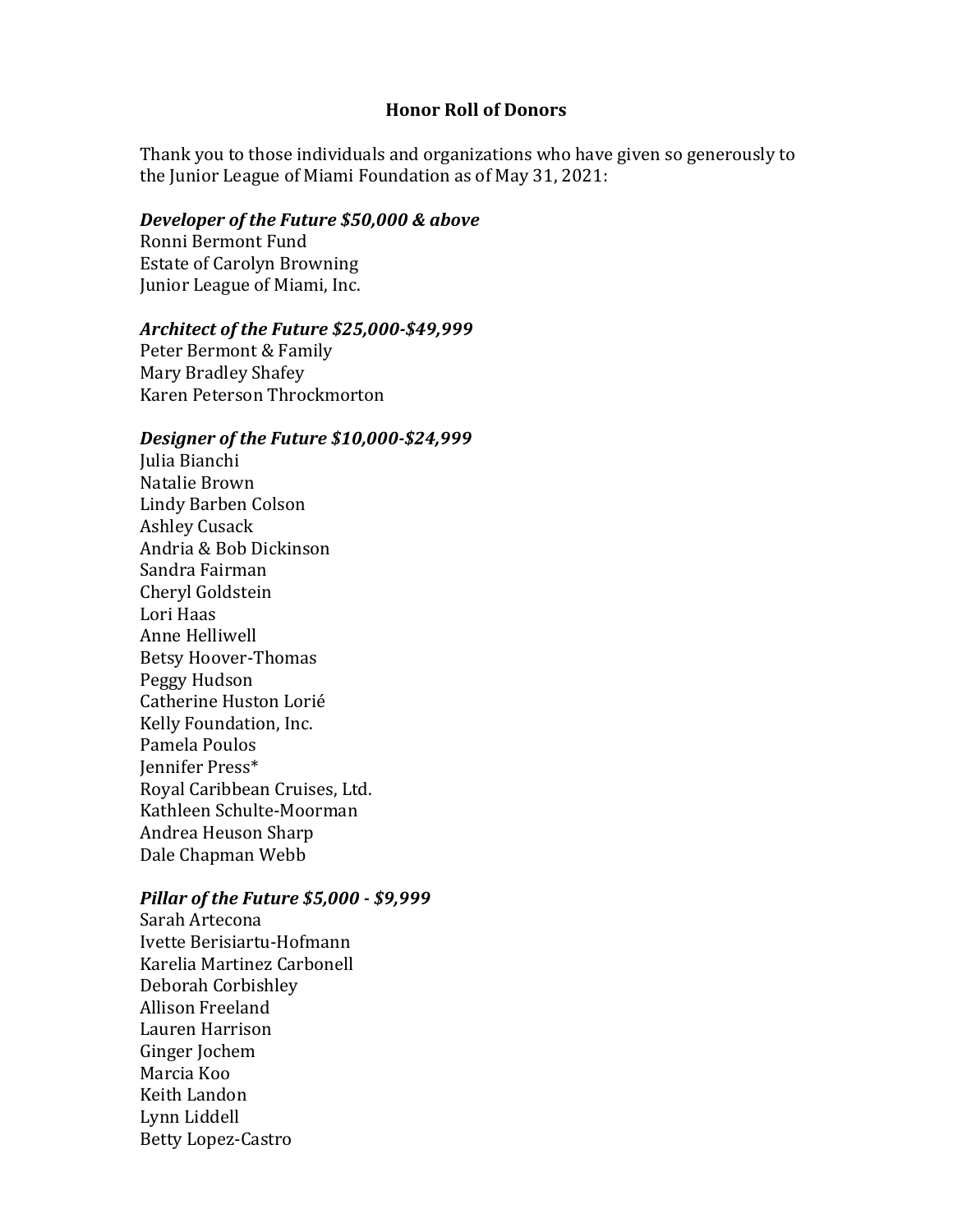Mary Lynch Mercedes-Benz of Coral Gables The Miami Foundation Samantha Murphy Loretta Crews Nido Lyn Pannone Michelle Ramirez-Patricios **Jeannett Slesnick** Amy Sussman Anita Uppaluri Beverly & Bernard Weksler\*

## *Builder of the Future \$1,926 - \$4,999*

*(Donors making gifts of \$1,926 and above receive 1926 Society designation)* Jayne Abess Sandy Adams Barbie Alderman Georgina Angones Maria Beguiristain Shelly Bermont Holly Blount Susan Bonner Paula Brockway Linda Dunn Brown Jennifer Stearns Buttrick Maria Figueroa Byrd Kate Callahan Marilyn Cesarano Sue Cesarano Karen Clement Andrea Cole Christine Connor Lane Convey Sarita Courtney-Baigorri Karen Darbut Jane Naughton de Cardenas Poe Hutson Derbish Marianne Devine Lon & Dale Dowlen Lani Drody EWM Realty International **Holly Evans** Candace Falsetto Melissa Farrell/Farrell Family Foundation Holly Freyre Carolyn Gardner Ann R. Goldman Maureen Gilluly Gragg Nancy Roehm Gray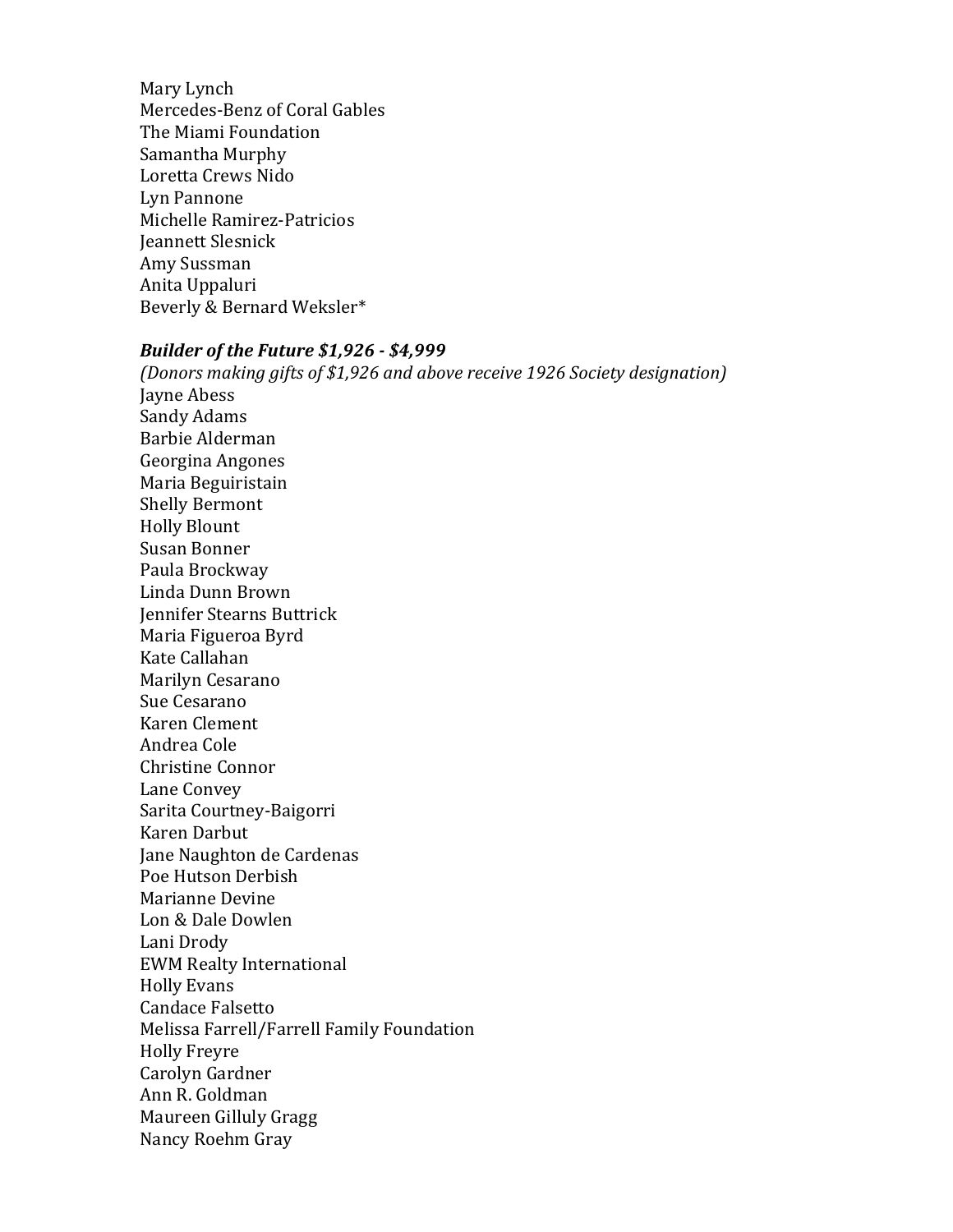Priscilla Greenfield\* Catherine C. Grieve Lynn Hart Sara Herald Victoria Hucks Lauren Hunt Mary Stewart Huston\* S. Manjula Jegasothy Kelly Lederman/Joanna's Marketplace Elizabeth Johnson Linda Johnson Susan Jones\* Ann Kashmer Karen Key Claudia Kitchens Erin Dolan Knight Deborah Korge Katie Lane-Arriola Susan Lerner Nancy Leslie Elena Luca Kara MacCullough Amelia Maguire Maria Maloof Dana Wolpert Martorella Becky Matkov Meredith Mills Jan Salvesen Morrison Ellen Oppenheimer Galia Pennekamp Dale Poster-Ellis Christy Powell Dorothy Prevatt Janice Cresap Pryor\* Betty Bowen Thompson Purvis\* Vicki Richards Leslie Rivera Shirley Rogers\* Amber Seidle-Lazo Jane Chadwick Short Alison Simon Morgan Park Smith Marti Steinberger Elaine Tatum Elizabeth Tilghman Meg Valls Elizabeth Murray Vargas Leana Vastine-Marks White & Case